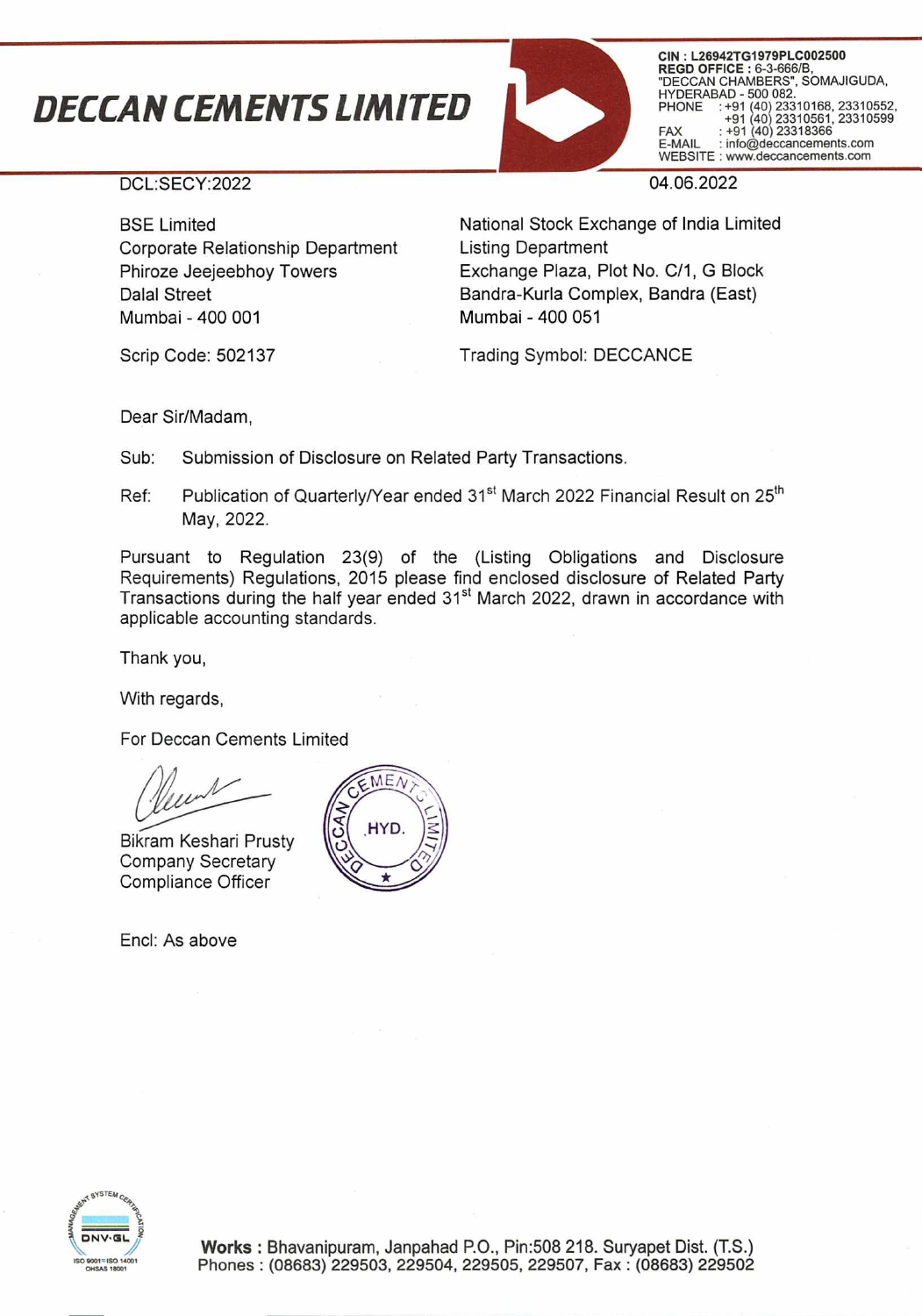## **DISCLOSURES OF RELATED PARTY TRANSACTIONS**

**In compliance with Ind AS-24 "Related Party Disclosures", as notified under Rule 3 of the Companies (Indian Accounting Standards) Rules,2016 and Companies (Indian Accounting Standards) Amendment rules,2017 the required disclosures are given in the table below:** 

| Names of the related parties                                                | Nature of relationship             |
|-----------------------------------------------------------------------------|------------------------------------|
| i) Key Management Personnel (KMP):                                          |                                    |
| Mr. M.B.Raju                                                                | <b>Executive Chairman-Promoter</b> |
| Ms. P. Parvathi                                                             | Managing Director-Promoter         |
| Mr. S. Venkateswarlu                                                        | <b>Whole Time Director</b>         |
| Mr. D. Raghava Chary                                                        | <b>Chief Financial Officer</b>     |
| Mr. Bikram Keshari Prusty                                                   | <b>Company Secretary</b>           |
|                                                                             |                                    |
| ii) Non-whole-time Directors                                                |                                    |
| Mr. Umesh Shrivastava                                                       | Director                           |
| Dr.S.A.Dave                                                                 | Director                           |
| Mr.K.P.Singh                                                                | Director                           |
| Mr.J. Narayanamurty                                                         | Director                           |
| Mr.R.Gopalakrishnan                                                         | Director                           |
| Mrs. Mahpara Ali                                                            | Director                           |
|                                                                             |                                    |
| iii) Relatives of Key Managerial Personnel:                                 |                                    |
| Ms. M.Lakshmi                                                               | Spouse of Mr. M.B. Raju            |
| Mr. P.Anirudh Raju                                                          | Son of Ms.P. Parvathi              |
|                                                                             |                                    |
| iv) Enterprises in which key managerial personnel / Directors and /or their |                                    |
| relatives have control:                                                     |                                    |
| Satyasai Investments & Leasing Limited                                      |                                    |
| Melvillie Finvest Private Limited                                           |                                    |
| <b>DCL Developers Limited</b>                                               |                                    |
| Holtec Consulting Private Limited                                           |                                    |
| <b>DCL Exim Private Limited</b>                                             |                                    |
|                                                                             |                                    |
| v) Promoter Group:                                                          |                                    |
| Mr. M.B. Raju                                                               |                                    |
| Ms. P. Parvathi                                                             |                                    |
| Ms. M. Lakshmi                                                              |                                    |
| Mr. P. Anirudh Raju                                                         |                                    |
| Mrs. N Kalyana Prabha                                                       |                                    |
| Ms. P. Aishwarya                                                            |                                    |
| Mr. P.V.R. Raju                                                             |                                    |
| Mr. P. Venugopal Raju                                                       |                                    |
| Mr. P. Varun Kumar Raju                                                     |                                    |
| Melvillie Finvest Private Limited                                           |                                    |
| Satyasai Investments & Leasing Limited                                      |                                    |
| <b>DCL Exim Private Limited</b>                                             |                                    |
| <b>DCL Developers Limited</b>                                               |                                    |

For DECCAN CEMENTS LIMITED Tram Keshari Prusty Company Secretary